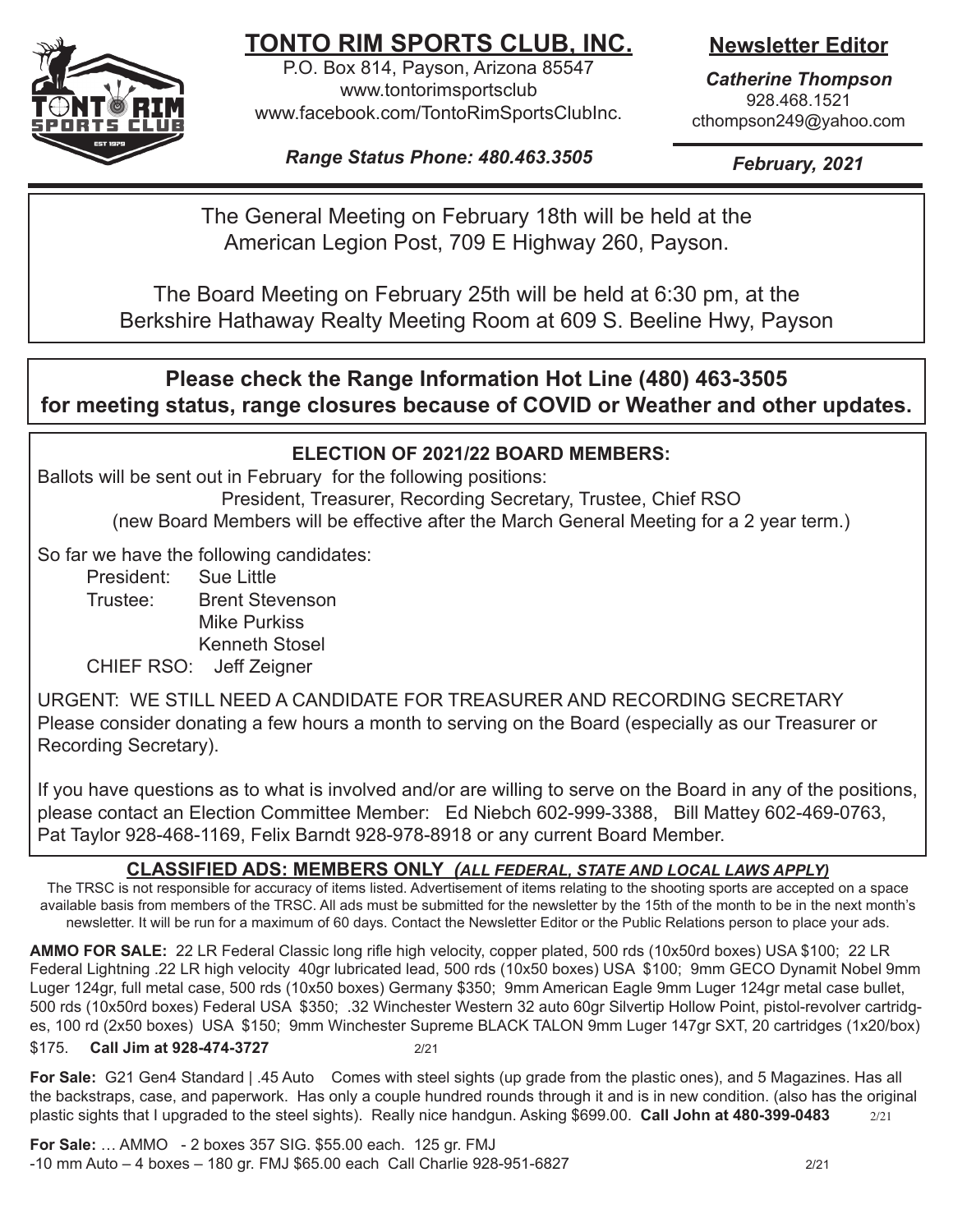#### **Tonto Rim Sports Club P.O. Box 814, Payson, AZ 85547 Issue #86 February, 2021**

Range Event Calendar: For scheduling and/or modification please contact Bill Mattey, 602.469.0763 or email trscscheduler@gmail.com. Request must be made 4 weeks in advance of need. Range conditions, call 480.463.3505.

**Discipline Match Directors:** High Power: Brett Hill 602.909.4516; Steel Challenge: Jim Kennedy 928.970.0033; Basic Practical Tactical: Mike Spaulding 928.468.1216; USPSA: Mike & Stacy Misino 480.586.4066; Action Shooting: Clay Davis 760.473.2242; DOB: Sheldon White 928.474.1182; Archery: OPEN; Practical Pistol: Dave Hendron 480.824.3127

| February 2021                                                                                     |                 |                                                            |                                                                                 |                                                                                                                                      |                                                                     |                                                                                                                                                       |  |  |
|---------------------------------------------------------------------------------------------------|-----------------|------------------------------------------------------------|---------------------------------------------------------------------------------|--------------------------------------------------------------------------------------------------------------------------------------|---------------------------------------------------------------------|-------------------------------------------------------------------------------------------------------------------------------------------------------|--|--|
| Sun                                                                                               | Mon             | Tue                                                        | Wed                                                                             | Thu                                                                                                                                  | Fri                                                                 | Sat                                                                                                                                                   |  |  |
|                                                                                                   | 1               | 2<br>Deaf, Old, Blind<br><b>Public Range</b><br>7AM > Noon | 3                                                                               | ı.<br><b>Practical Thursday Shoot</b><br>Pistol Bays 1-2 Setup 9AM                                                                   | 5<br>USPSA Setup For First Saturday<br>Shoot<br>3PM-6PM<br>Bays 1-5 | 6<br>Public Day<br>9am to 2pm New Member Sign<br>Up 10am to 2pm<br>USPSA Match<br>Pistol Bays 1-5 Setup 9AM,<br>Match 10AM>2PM                        |  |  |
| 17<br>Highpower Rifle Match<br>200 & 300 Yd Rifle Range<br>8AM > Noon                             | 8               | 9<br>Deaf, Old, Blind<br>Public Range<br>7AM > Noon        | 10<br>Public Range closed 8am till<br>Noon for weed control                     | 11<br><b>Practical Thursday Shoot</b><br>Pistol Bays 1-2 Setup 9AM                                                                   | $\overline{12}$                                                     | $\overline{13}$<br>Public Dav<br>9am to 2pm New Member Sign<br>Up 10am to 2pm<br><b>Steel Challenge</b><br>Pistol Bays 1-4<br>Setup 9am Shoot at 10am |  |  |
| 14                                                                                                | 15              | 16<br>Deaf, Old, Blind<br>Public Range<br>7AM > Noon       | 17                                                                              | 18<br><b>Practical Thursday Shoot</b><br>Pistol Bays 1-2 Setup 9AM<br><b>TRSC General Meeting</b><br>American Legion 7pm-9pm         | 19                                                                  | 20<br>Public Day<br>9am to 2pm New Member Sign<br>Up 10am to 2pm<br>Rimfire Fun Shoot Pistol Bays<br>1-2 Setup 9AM, Match<br>10AM>2PM                 |  |  |
| $\overline{21}$<br><b>Practical Tactical Shoot</b><br>Pistol Bay 1<br>Set up at 9AM Shoot at 10AM | $\overline{22}$ | 23<br>Deaf, Old, Blind<br>Public Range<br>7AM > Noon       | $\overline{24}$<br><b>Gila County Probation</b><br>Bays 1 and 2<br>$10am - 2pm$ | 25<br><b>Practical Thursday Shoot</b><br>Pistol Bays 1-2 Setup 9AM<br><b>TRSC Board Meeting</b><br>Bershire Hathaway 630pm-<br>830pm | 26<br>Payson Police<br>8am-5pm<br>Bays $1 - 2$                      | $\overline{27}$<br>Public Day<br>9am to 2pm New Member Sign<br>Up 10am to 2pm<br>Payson Police<br>8pm<br>Bays $1 - 2$                                 |  |  |
| 28                                                                                                |                 |                                                            |                                                                                 |                                                                                                                                      |                                                                     |                                                                                                                                                       |  |  |

#### **CLASSIFIED ADS: MEMBERS ONLY** *(ALL FEDERAL, STATE AND LOCAL LAWS APPLY) continued*

**FAL for sale**. Early DSA with "Grayslake" upper receiver (made by LMT, Type 1, forged), built with new Steyr barrel & parts, DSA lightweight lower receiver. Includes DSA picatinny rail optic mount, hooded rear sight, 2 magazines and assorted small parts. A very desirable, high quality rifle in xlnt. condition, with less than 500 rounds through it. \$1750 cash, no trades. Prescott/Prescott Valley area. Call Mark (562) 595-2125 1/21

**For Sale:** Remington 870 Express 12 ga pump 28" rib barrel. New never fired. \$460. Will consider trade for American made 380 handgun. Also have 46" Panasonic TV used very little \$100 Call Don at 928-377-6584 1/21

**For Sale:** 300 BLACKOUT AR, -340 rounds of 300 blackout Ammo, -16" Anderson Barrel and Lower, -PSA Upper, -Yankee Hills Machine Co. Quad Rail, -Spikes Tactical BCG, -BCM Gunfighter Charging Handle, -Magpul: ACS stock, pistol grip, -QD Sling, -Bushnell Trophy Red/Green Dot, \*Less Than 100 rounds Fired\* \$900 Randall Thompson 907-841-2921 1/21

**For Sale:** 'BSA Platinum Series rifle scope, 6X24X44, target/tactical turrets adjustable parallax, Mil dot reticule, and focus, 1" tube, Matte finish , with sunshade, like new, no ring marks \$50.00 firm.' Randy 623-853-6300 1/21

**For Sale:** Winchester Model 69 .22 LR, Bolt, Clip, Peep: \$245 …Winchester Model 57 .22 LR, Bolt Clip, Peep: \$450 …Wards Western Field Model 110 .22 LR, Bolt, Clip, Peep \$250 …Springfield Model 83 .22 LR, Bolt \$155 Dave: 928-472-7164 1/21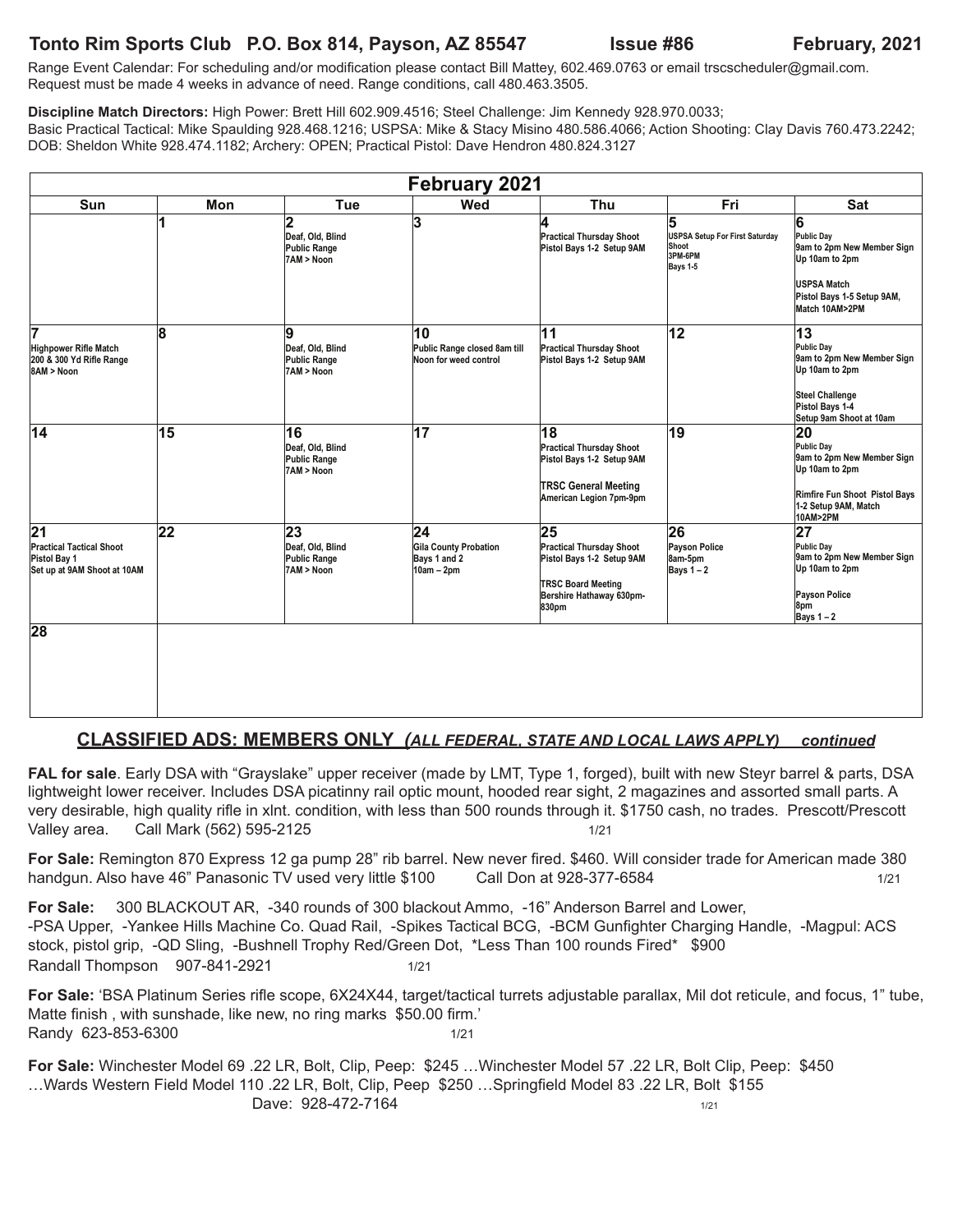### **Tonto Rim Sports Club P.O. Box 814, Payson, AZ 85547 Issue #86 February, 2021**

Range Event Calendar: For scheduling and/or modification please contact Bill Mattey, 602.469.0763 or email trscscheduler@gmail.com. Request must be made 4 weeks in advance of need. Range conditions, call 480.463.3505.

**Discipline Match Directors:** High Power: Brett Hill 602.909.4516; Steel Challenge: Jim Kennedy 928.970.0033; Basic Practical Tactical: Mike Spaulding 928.468.1216; USPSA: Mike & Stacy Misino 480.586.4066; Action Shooting: Clay Davis 760.473.2242; DOB: Sheldon White 928.474.1182; Archery: OPEN; Practical Pistol: Dave Hendron 480.824.3127

| <b>March 2021</b>                                                                    |     |                                                                         |                                                                                                  |                                                                                                                                      |                                                                                                                                        |                                                                                                                                                                               |  |
|--------------------------------------------------------------------------------------|-----|-------------------------------------------------------------------------|--------------------------------------------------------------------------------------------------|--------------------------------------------------------------------------------------------------------------------------------------|----------------------------------------------------------------------------------------------------------------------------------------|-------------------------------------------------------------------------------------------------------------------------------------------------------------------------------|--|
| <b>Sun</b>                                                                           | Mon | Tue                                                                     | Wed                                                                                              | Thu                                                                                                                                  | Fri                                                                                                                                    | <b>Sat</b>                                                                                                                                                                    |  |
|                                                                                      |     | $\overline{2}$<br>Deaf, Old, Blind<br><b>Public Range</b><br>7AM > Noon | 3                                                                                                | 4<br><b>Practical Thursday Shoot</b><br>Pistol Bays 1-2 Setup 9AM                                                                    | 5<br>USPSA Setup For First Saturday<br>Shoot<br>3PM-6PM<br>Bays 1-5                                                                    | 6<br>Public Dav<br>9am to 2pm New Member Sign<br>Up 10am to 2pm<br><b>USPSA Match</b><br>Pistol Bays 1-5 Setup 9AM,<br>Match 10AM>2PM                                         |  |
| 17<br>Highpower Rifle Match<br>200 & 300 Yd Rifle Range<br>8AM > Noon                | 8   | 9<br>Deaf. Old. Blind<br><b>Public Range</b><br>7AM > Noon              | 10<br>Public Range closed 8am till<br>Noon for weed control                                      | 11<br><b>Practical Thursday Shoot</b><br>Pistol Bays 1-2 Setup 9AM                                                                   | 12<br>Gila County Sheriffs<br>Bay 6<br>8am - 5pm<br>300 yard range closed<br>Forrest Service Law<br>Long Distance Range<br>$1pm - 9pm$ | 13<br>Public Day<br>9am to 2pm New Member Sign<br>Up 10am to 2pm<br><b>Steel Challenge</b><br>Pistol Bays 1-4<br>Setup 9am Shoot at 10am                                      |  |
| 14                                                                                   | 15  | 16<br>Deaf, Old, Blind<br><b>Public Range</b><br>7AM > Noon             | $\overline{17}$<br><b>AZ DPS</b><br>Long Distance Range (300yrd)<br>and Bay 1and 2<br>8am to 5pm | 18<br><b>Practical Thursday Shoot</b><br>Pistol Bays 1-2 Setup 9AM<br><b>TRSC General Meeting</b><br>American Legion 7pm-9pm         | 19<br>Gila County Sheriffs<br>Bay 6<br>$8am - 5pm$<br>300 yard range closed                                                            | 20<br>Public Day<br>9am to 2pm New Member Sign<br>Up 10am to 2pm<br>Rimfire Fun Shoot Pistol Bays<br>1-2 Setup 9AM, Match<br>10AM>2PM                                         |  |
| 21<br><b>Practical Tactical Shoot</b><br>Pistol Bay 1<br>Set up at 9AM Shoot at 10AM | 22  | 23<br>Deaf, Old, Blind<br><b>Public Range</b><br>7AM > Noon             | 24                                                                                               | 25<br><b>Practical Thursday Shoot</b><br>Pistol Bays 1-2 Setup 9AM<br><b>TRSC Board Meeting</b><br>Bershire Hathaway 630pm-<br>830pm | 26<br>Payson Police<br>8am-5pm<br>Bays $1 - 2$                                                                                         | $\overline{27}$<br><b>Public Dav</b><br>9am to 2pm New Member Sign<br>Up 10am to 2pm<br>Ladies Day Pistol Bays 1-2<br>9 AM > Noon<br><b>Payson Police</b><br>$8pm$ Bays 1 - 2 |  |
| 28                                                                                   | 29  | 30<br>Deaf, Old, Blind<br><b>Public Range</b><br>7AM > Noon             | 31<br><b>AZDPS</b><br>Long Distance Range<br>(300yrd)and Bays 1 and 2<br>8am to 5pm              |                                                                                                                                      |                                                                                                                                        |                                                                                                                                                                               |  |

#### **CLASSIFIED ADS: MEMBERS ONLY** *(ALL FEDERAL, STATE AND LOCAL LAWS APPLY) continued*

#### **For Sale:**

*RELOADING COMPONENTS:* …RL-25 - Ten 1 LB canisters - \$250. …Vihtovuori N165 - 1 pound - \$25.

…Berger 6mm VLD Target 115 Grain Bullet - 5X boxes of 100X total - \$200.

…Tubb DTAC 6mm BN Coated 115 Grain BTHP Bullet - Box of 500X - \$100.

…Berger .30 Hybrid Target 230 Grain Bullets - 2X boxes of 100 - 200X total - \$120.

…Redding 3-Piece Competition Bushing Die Set - 6.5x55 - Near new - \$150.

…Redding 3-Piece Competition Bushing Die Set - .243 Winchester - Near new - \$150.

…Redding 3-Piece Competition Bushing Die Set - .300 Blackout - 100% new - \$200.

…Sinclair Concentricity Gauge with Digital Indicator - New in the box - \$100.

*AMMUNITION:* …5.56 Privi Partisan M193 55 grain FMJ - 320 RD - \$250.

….223 Remington Fiocchi 55 grain FMJ Ammunition - 350 RD - New production - \$300.

…6.8 SPC - Remington 115 grain OTM Ammunition - 2 cases of 200 RD - First production run EVER by Remington in around 2003 - One case from the left production line and one from the right - Collectible but also 100% shootable - 400 RD - \$300.

…9mm Makarov Ammunition - Newly purchased - Norma 95 Grain FMJ- 500 RD - \$200.

…12 Gauge Winchester AA - 275 RD - A mix of skeet and trap loads - About 15 years old - \$60.

*MAGAZINES:* …AR-15 30-RD Aluminum Magazines - Made by Defense Solutions Group, aka DSG - date stamped "9 05" - Teflon coated mag body with Tan Magpul followers - Magpul Ranger base plates - Near new condition - Ten for \$125. Twenty for \$225.

…AR-15 30-RD Aluminum Magazines - Made by Defense Solutions Group, aka DSG - date stamped "9 05" - Teflon coated mag body with Tan Magpul followers - Standard base plates - Near new condition-Nine for \$90.

…AR-15 30-RD Aluminum Magazines - Made by La Belle Industries - No date stamp - Tan Magpul followers - Standard base plates - Near new condition - Thirteen for \$110.

…AR-15 30-RD Aluminum Magazines - Made by La Belle Industries - No date stamp - Green G.I. followers - Standard base plates - Near new condition - Nine for \$60.

*MISC:* …"Big Shooter" Shooting Bench - Heavy Powder Coated Steel Frame with Powder Coated Steel Frame - Padded Seat - Pivoting Design - New Double Thick Plywood Top with Bipod Stop - \$150. Prairie Dogs Beware!!! Photos available.

If interested, email Wes Grant at wes.grant@icloud.com. No phone calls please. I will deliver to the west end of the parking lot of the TRSC 100-Yard Range at 10 AM on Saturday, February 13th.